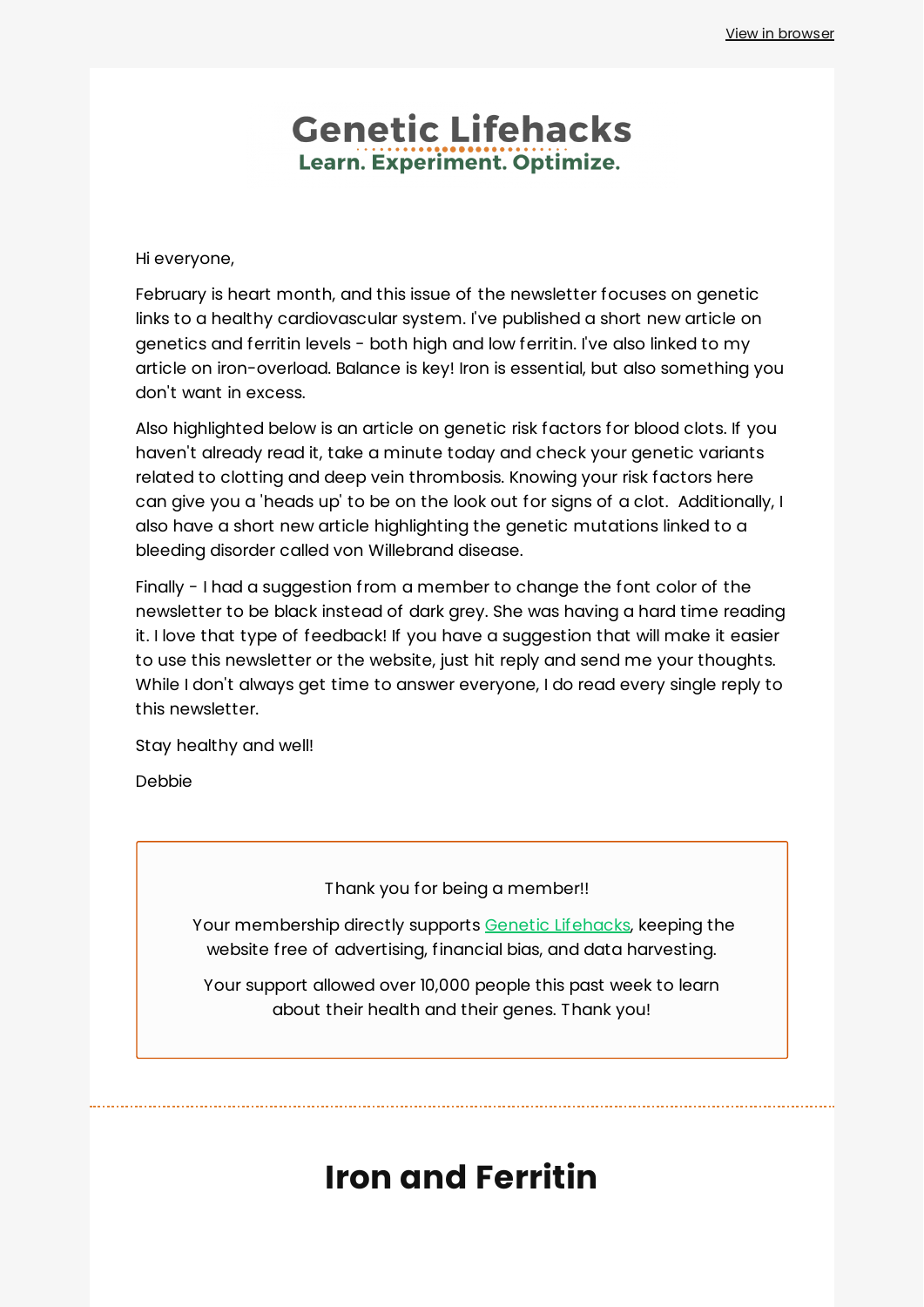

New article!

### **Genes that [impact](https://www.geneticlifehacks.com/genes-that-impact-ferritin-levels/) ferritin levels**

Your body relies on iron as a way to carry oxygen — it is vital and yet only needed in limited amounts. Serum ferritin levels are one way of measuring the amount of iron in your body, and altered lab results can indicate an underlying problem.

This article explains ferritin test levels, genetic variants that impact ferritin, and how to increase ferritin with supplements or foods.



If you haven't already read this....

## **Building Up Iron: [Hemochromatosis](https://www.geneticlifehacks.com/building-up-iron-genetics-diet-and-health-effects/) mutations**

Hemochromatosis is a fairly common genetic disease that causes iron to build up in the body. Knowledge is power here! Knowing that you carry the genetic variants for hemochromatosis can **literally add years to your life** since you can prevent the buildup of iron by giving blood.

# **Clotting factors**



## **7 genetic [variants](https://www.geneticlifehacks.com/7-genetic-variants-that-increase-your-risk-of-blood-clots/) that increase your risk of blood clots**

This article covers six different genes and the seven genetic variants that increase the risk of blood clots. It is a timely topic —



#### New article!

### **von [Willebrand](https://www.geneticlifehacks.com/von-willebrand-factor-deficiency/) Factor Deficiency**

von Willebrand disease is a bleeding disorder in which blood doesn't clot properly. It is due to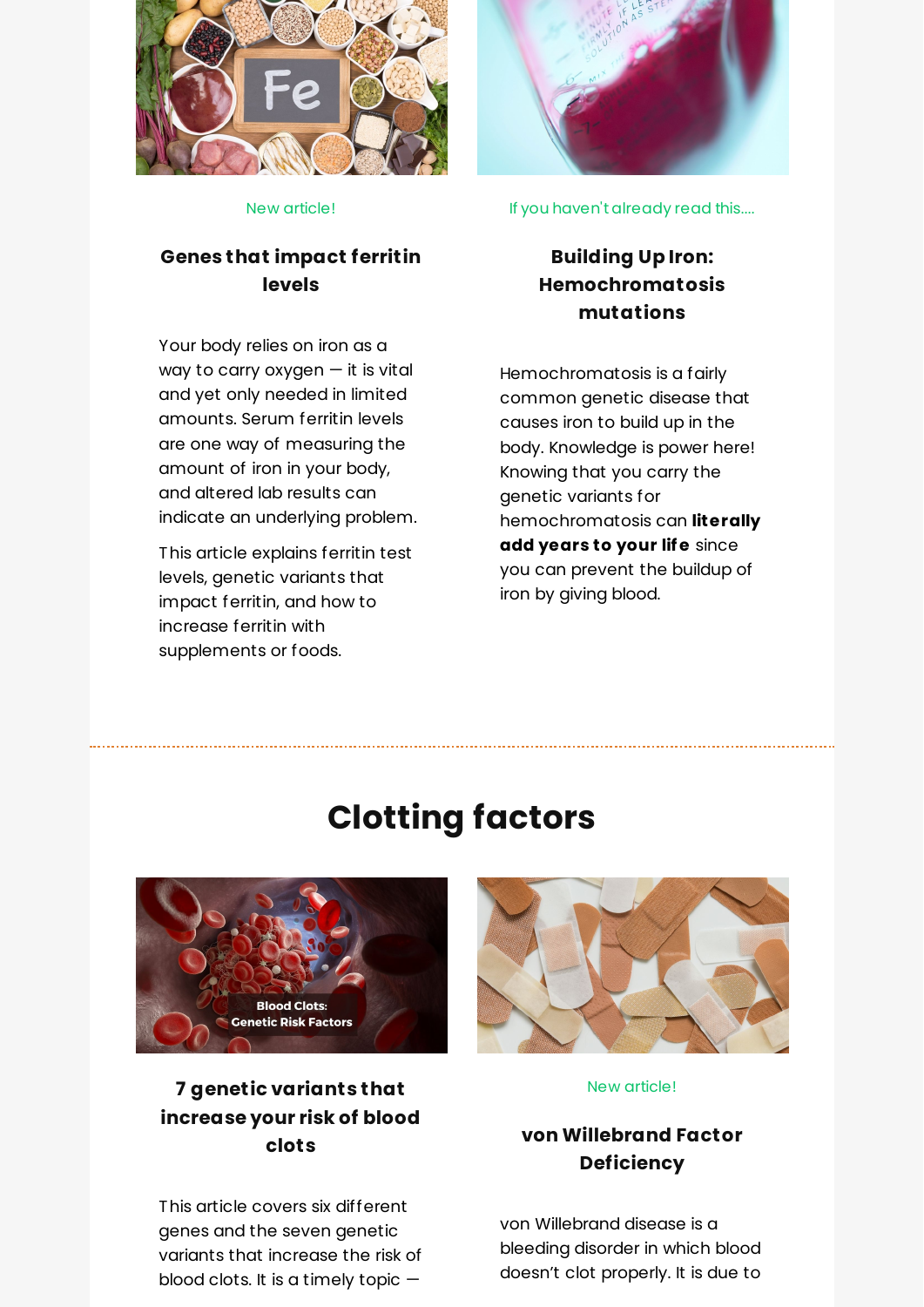blood clots seem to be a serious complication from the SARS-CoV-2 spike protein.

genetic mutations that cause the von Willebrand factor not to perform as it should.

#### **What I've Been Reading...**

#### 1) How the CDC [Abandoned](https://www.tabletmag.com/sections/science/articles/how-the-cdc-abandoned-science) Science

This article gives an overview of statistical flaws in several of the CDC's recent headline-grabbing publications. I'm including the article link here not to be political, or really even as an endorsement of the article.

Rather, I'm including it because I think it is really important that anyone can thoughtfully critique a scientific study or a public health policy -- and it is essential that I am allowed to freely share such an article with my newsletter readers.

The reasoned debate of scientific ideas is a foundation of science, and the right to criticize a governmental policy is foundational to a free society.

I bet all of you can think of many things that you have disagreed with in the past regarding public health policy, nutrition science, and, well, lots of other things the government does.

Why am I yammering on about this?

The US [Department](https://www.dhs.gov/ntas/advisory/national-terrorism-advisory-system-bulletin-february-07-2022) of Homeland Security has published a new summary of terrorism threats in the US.

In it, the top terrorism threat is "an online environment filled with false or misleading narratives and conspiracy theories, and other forms of mis- disand [mal-information](https://www.cisa.gov/mdm) (MDM)". It further explains that the terrorism threat is "the proliferation of false or misleading narratives, which sow discord or undermine public trust in U.S. government institutions", with further details saying that the heightened terror threat includes "misleading narratives regarding ... COVID-19". I had never actually heard of the term "malinformation" and clicked on the DHS link to find out what it is. For anyone else unfamiliar: "Malinformation is based on fact, but used out of context to mislead, harm, or manipulate." This new word seems to cover a range of actions, from lying with statistics to simply pointing out factual information that is contrary to what a governmental institution is recommending.

I am deeply concerned that the US government is labeling people as terrorists for discussing factual information that goes against the current 'narrative' on this pandemic or any governmental policy.

2) The potential of outdoor [environments](https://www.sciencedirect.com/science/article/abs/pii/S004896972101130X?via%3Dihub) to supply beneficial butyrateproducing bacteria to humans

Butyrate is a short-chain fatty acid that is important for health. It is produced in the large intestines by certain gut bacteria. This new study implies that a lack of outdoor environmental exposure is detrimental due to missing out on butyrate-producing bacteria. In other words, our ancestors spent a lot more